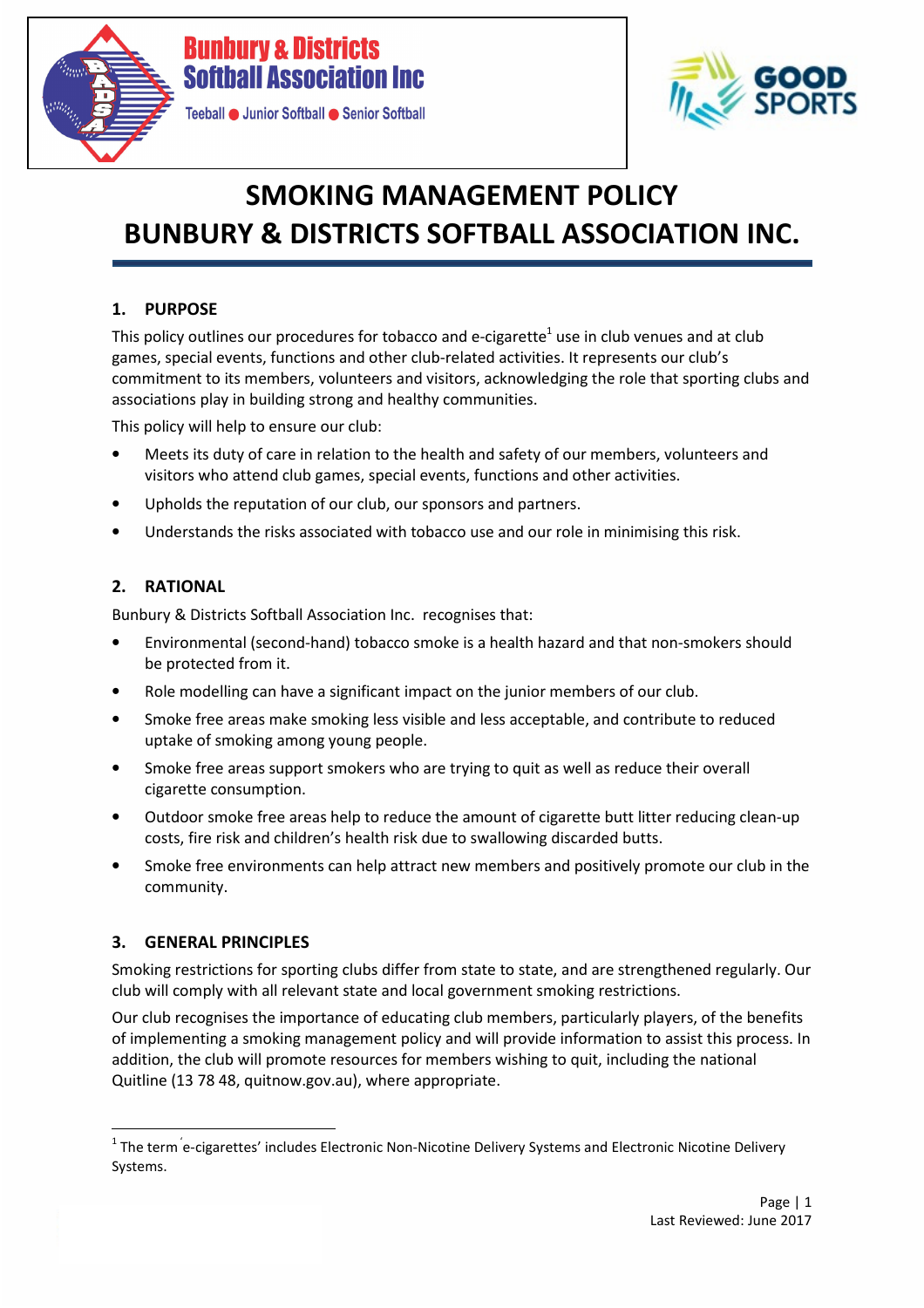



The following policy shall apply to all club members, volunteers and visitors:

- Smoking in this policy includes the use of any form of e-cigarette device.
- Cigarettes, e-cigarettes and any other tobacco products will not be sold, including from vending machines, at any time at or by our club.
- Many young people hold parents, teammates and coaches in high esteem and smoking around them sends the message that smoking is okay. Therefore we expect that coaches, players, officials and volunteers will refrain from smoking while involved in an official capacity for the club, on and off the field.
- To foster our club's reputation as a healthy environment, no images of club volunteers, members, officials, coaches and players smoking at club-related activities will be placed on social media.

## 4. SMOKE FREE AREAS

Our club requires the following areas of the club's facility and playing fields to be smoke free:

- All indoor areas
- All outdoor playing/training areas
- All spectator areas (standing and seated, covered and uncovered)
- All canteen, catering, eating and drinking areas.

Smoke free areas will be signed (where possible) and promoted in club materials. Smong is only permitted in the carparks.

#### 5. PROMOTING THIS POLICY

Our club will promote this policy regularly by:

- Placing a copy of the policy in club newsletters, printed member information and on the website.
- Promoting positive smoke free messages through the club's social media.
- Displaying a copy of the policy in the club rooms.
- Periodic announcements to members at functions.
- Placing non-smoking signage in prominent locations both indoors and outdoors.

#### 6. NON-COMPLIANCE

All club committee members will uphold this policy and any non-compliance will be handled according to the following process:

- Club members and/or guests should notify the committee of any breaches of this policy.
- A friendly approach will be made to the person smoking, explaining our club policy, and directing them to any areas where smoking is permitted.
- Continued non-compliance with the policy should be handled by at least two committee members who will use their discretion as to the action taken, which may include asking the person/ people to leave the club facilities or function.